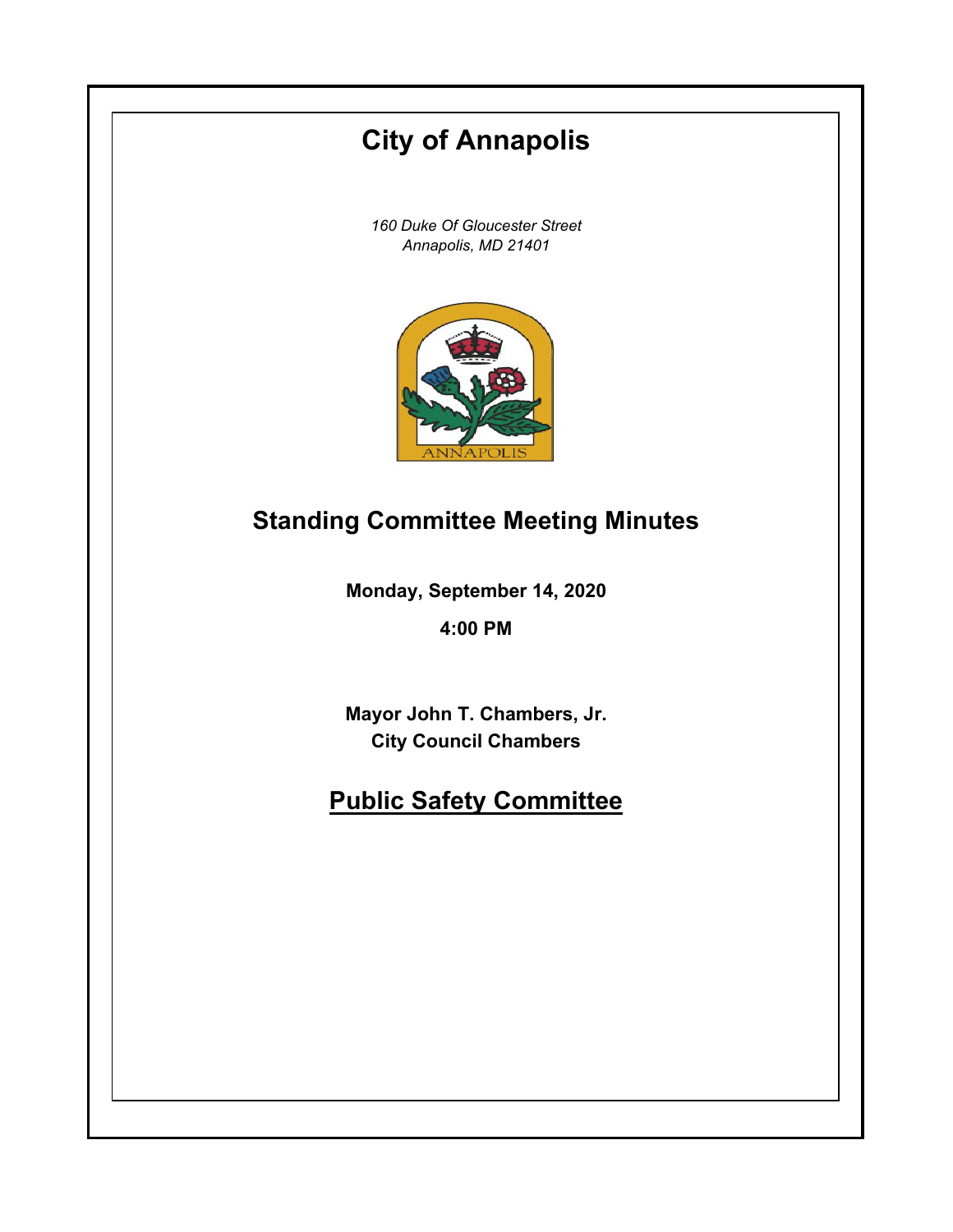#### 1. Call To Order

**Chair Pindell Charles called the Special Meeting to order at 4:15 pm.**

2. Roll Call

**Present:** 2 - Alderwoman Pindell Charles and Alderman Paone

**Absent:** 1 - Alderman Gay

3. Approval of Agenda (any changes to the agenda should be made here)

**Alderman Paone moved to approve the agenda as amended to postpone everything on the agenda except O-39-19 Accessory Dwelling Units. Seconded. CARRIED on voice vote.**

#### 4. Business before Committee

#### **a. Approval of Minutes**

[PSC07.06.2](http://annapolismd.legistar.com/gateway.aspx?m=l&id=/matter.aspx?key=4938) 0 Approval of Minutes for the Regular Meeting

> **Alderman Paone moved to postpone the approval of the PSC07.06.20 Regular Meeting Minutes until the next meeting of the committee. Seconded. CARRIED on voice vote.**

### **b. "Public Safety: Spotlight! Did You Know? Written Reports and Comments, Year to Date Overdose Summary."**

**Alderman Paone moved to postpone "Public Safety: Spotlight! Did You Know? Written Reports and Comments, Year to Date Overdose Summary." until the next meeting of the committee. Seconded. CARRIED on voice vote.**

### 5. Legislation before Committee

| $O-39-19$ | <b>Accessory Dwelling Units - For the purpose of allowing accessory dwelling</b><br>units in all zoning districts that allow single-family detached dwellings; establishing use<br>requirements for accessory dwelling units; adding certain definitions; making stylistic<br>changes; and generally related to accessory dwelling units. |
|-----------|-------------------------------------------------------------------------------------------------------------------------------------------------------------------------------------------------------------------------------------------------------------------------------------------------------------------------------------------|
|           | Assistant City Attorney Burger was present and answered questions from the<br>committee.                                                                                                                                                                                                                                                  |
|           | Alderwoman Tierney gave a brief prevention on the ordinance and answered<br>questions from the committee.                                                                                                                                                                                                                                 |
|           | Alderman Paone moved to recommend O-39-19 unfavorably. Seconded. CARRIED<br>on voice vote.                                                                                                                                                                                                                                                |
| $O-28-20$ | <b>Parking Permit Display - For the purpose of requiring that a residential parking</b><br>permit must be visibly displayed on the vehicle to which it was issued.                                                                                                                                                                        |